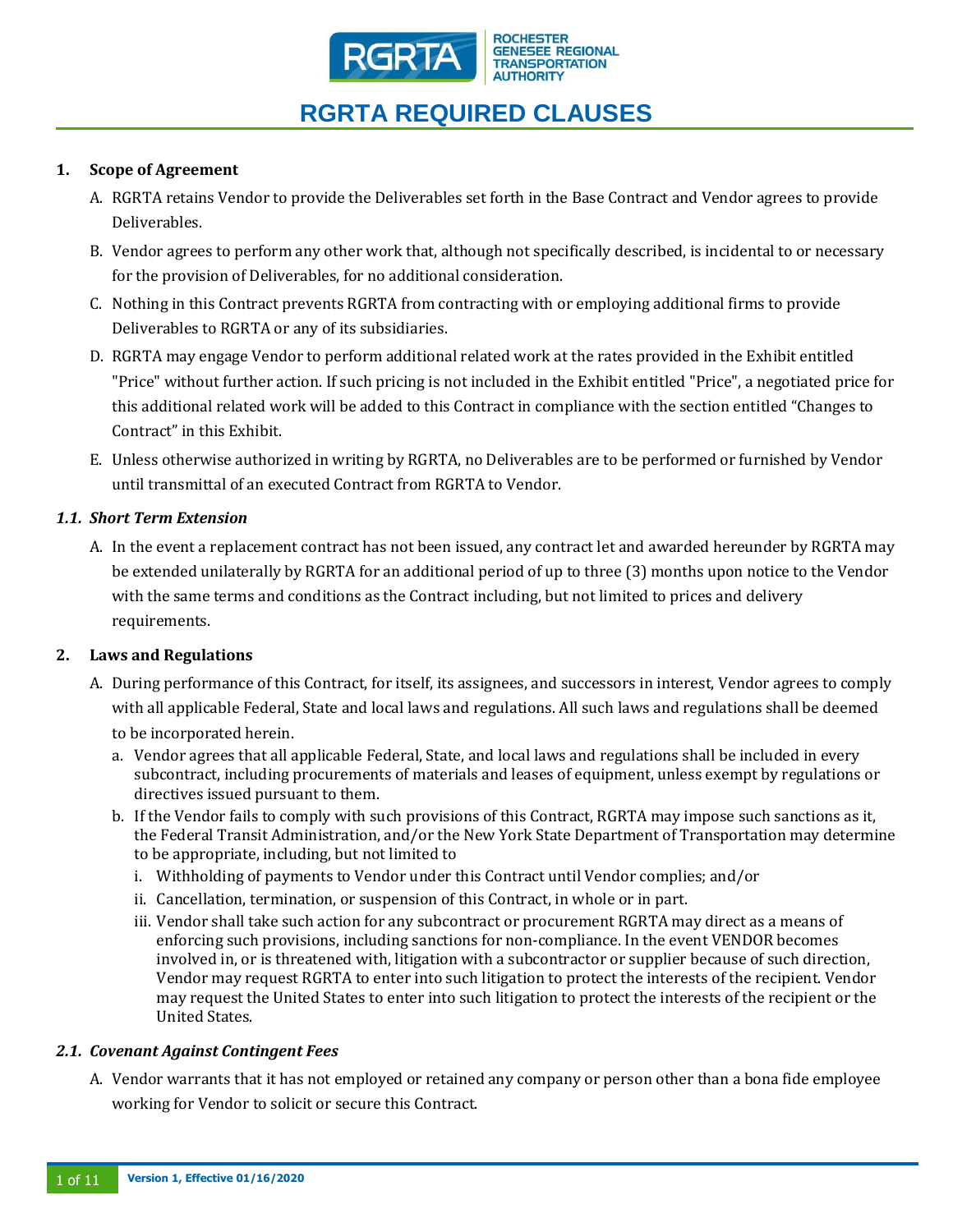

- B. Vendor warrants that it has not paid or agreed to pay any company or person, other than a bona fide employee, any fee, commission, percentage, brokerage fee, gift, or any other consideration contingent upon or resulting from the award or making of this Contract.
- C. For breach or violation of this warranty, RGRTA shall have the right:
	- a. To annul this Contract without liability; or
	- b. In its discretion, to deduct from the compensation to be paid Vendor or otherwise recover the full amount of any such percentage, brokerage fee, gift, or contingent fee.

## *2.2. Governing Law*

A. This Contract shall be governed by, interpreted, construed, and enforced under the laws of the State of New York, and venue shall be in the County of Monroe, Rochester, New York, for any legal action or dispute resolution.

## *2.3. Prohibited Interest*

- A. COVERED PERSONS include officers, employees, agents, Commissioners of RGRTA, and its subsidiaries, and spouses and children of RGRTA officers, employees, agents, and Commissioners.
- B. No COVERED PERSONS, or any organization that employs or is about to employ COVERED PERSONS, shall have any interest in this Contract or the proceeds of this Contract during his or her tenure and for the two years following his or her tenure.
- C. In the event VENDOR is utilizing subcontractors as part of this Contract, Vendor is responsible for ensuring its subcontractor(s) adhere to this Section.

## *2.4. Severability*

A. If any provision of this Contract shall be or become invalid under any provision of federal, state or local law, such invalidity shall not affect the validity or enforceability of any other provision of this Contract.

### *2.5. Waiver of Immunity Provision*

- A. Vendor agrees to the provisions of New York Public Authorities Law § 2875. Ground for Cancellation of Contract by Public Authority.
- B. New York Public Authorities § 2875 requires that upon the refusal by a person, when called before a grand jury, head of a state department, temporary state commission or other state agency, the organized crime task force in the department of law, head of a city department, or other city agency, which is empowered to compel the attendance of witnesses and examine them under oath, to testify in an investigation concerning any transaction or CONTRACT had with the state, any political subdivision thereof, a public authority or with any public department, agency or official of the state or of any political subdivision thereof or of a public authority, to sign a waiver of immunity against subsequent criminal prosecution or to answer any relevant question concerning such transaction or Contract, (a) such person, and any firm, partnership or corporation of which he is a member, partner, director or officer shall be disqualified from thereafter selling to or submitting bids to or receiving awards from or entering into any Contracts with any public authority or official thereof, for Deliverables, for a period of five years after such refusal, and to provide also that (b) any and all contracts made with any public authority or official thereof, since the effective date of this law, by such person and by any firm, partnership or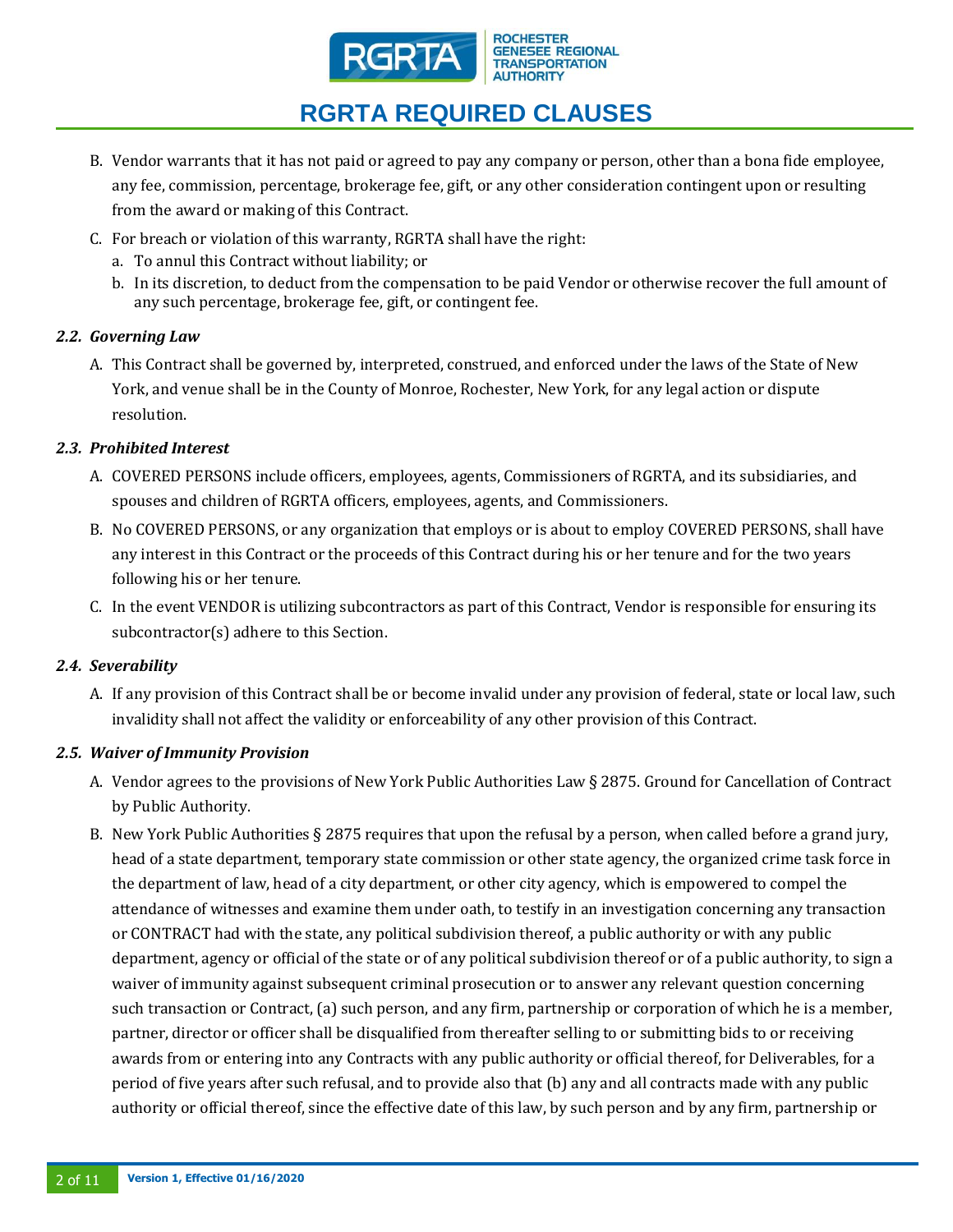

corporation of which he is a member, partner, director or officer may be canceled or terminated by the public authority without incurring any penalty or damages on account of such cancelation or termination, but any monies owing by the public authority for Deliverables completed prior to the cancelation or termination shall be paid.

## **3. Duties of Vendor**

- A. Vendor shall provide Deliverables in a timely and professional manner using the generally accepted professional standards exercised by Vendor's industry as currently practiced in similar circumstances in the same or similar locality. Upon notice from RGRTA under the provisions of this Contract, Vendor will correct any Deliverables not meeting professional standards, at no additional cost to RGRTA.
- B. Vendor shall provide Deliverables under the terms and provisions of this Contract and subject to the additional terms set forth and attached and, by this reference, made a part of this Contract.
- C. Any work performed under a prior Contract shall continue under the terms and conditions of the prior Contract.

## *3.1. Inspections and Audit*

- A. Vendor and its employees shall cooperate with any RGRTA personnel reviewing, testing, utilizing, or inspecting Deliverables provided by Vendor.
- B. A designated representative of RGRTA shall have the right to monitor the provision of Deliverables under this Contract, which includes access at reasonable times and places to Vendor's employees, reports, books, records, audits and any other material relating to the delivery of Deliverables.
- C. Vendor shall permit RGRTA to inspect all work, materials, payroll, invoices and other data and records relating to the provision of Deliverables. The timing of such inspections shall be at the discretion of RGRTA, provided RGRTA makes a good- faith attempt to avoid interference with Vendor's provision of Deliverables.
- D. The obligations of Vendor under this subsection shall survive for six (6) years from the date of receipt by Vendor of all final payments.

## *3.2. Qualifications and Licenses*

A. Vendor represents and warrants to RGRTA that it and its employees are duly and fully qualified under the laws of the state of its incorporation and of the State of New York, to undertake the activities and obligations in this Contract, that it possesses as of the date Vendor commences performance on this Contract, and it will maintain throughout the term of this Contract, all necessary approvals, consents, and licenses from all applicable government agencies and authority and that it has taken and secured all necessary board of directors and shareholders action and approval.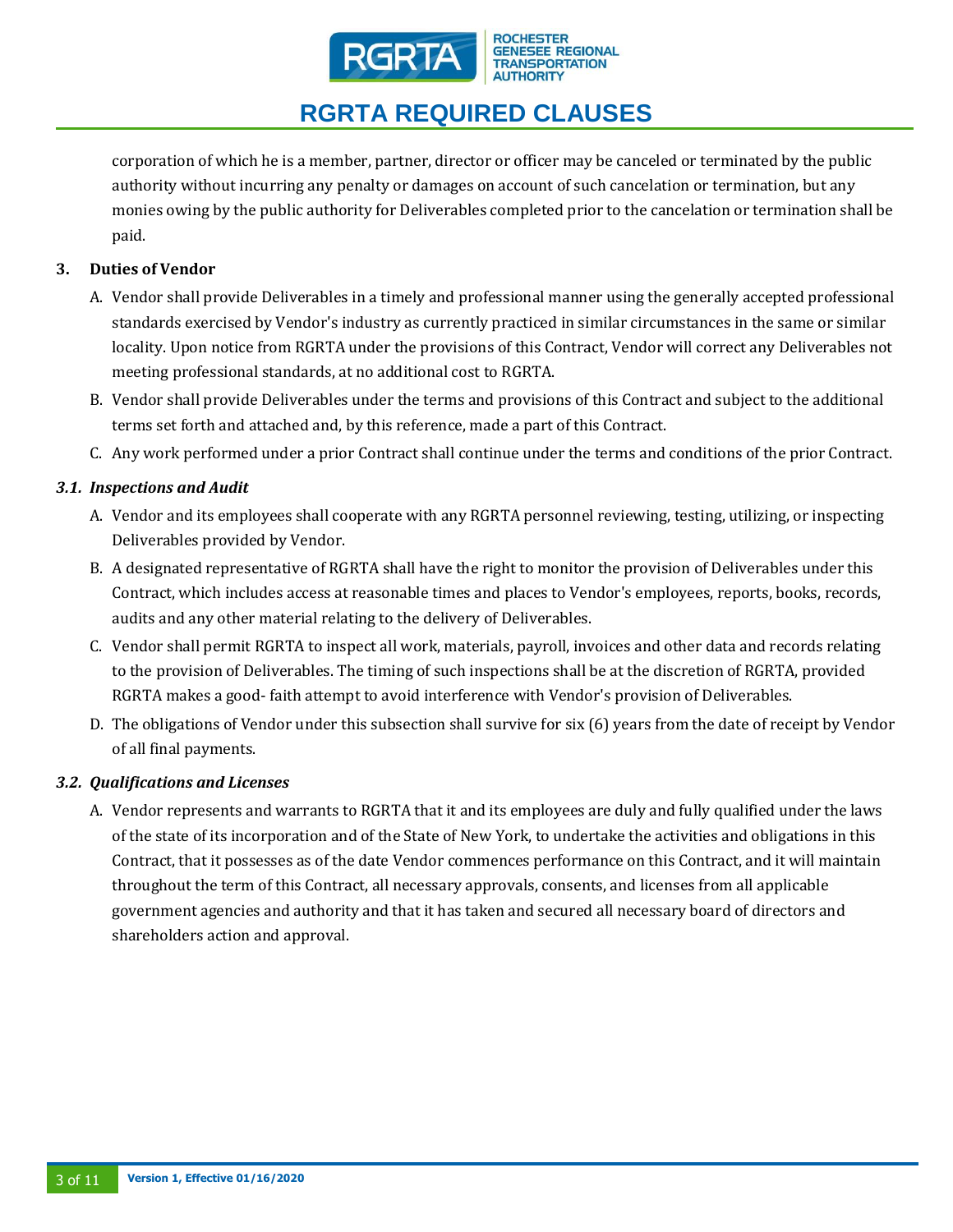

## **4. Relationship of Parties**

- A. For the purposes of this Contract, and during the term of this CONTRACT, Vendor is considered an independent contractor.
- B. Nothing in this Contract shall be construed to constitute Vendor, or any of its employees, officers, directors, agents, or representatives, as an employee or agent of RGRTA, nor shall Vendor have any authority to bind RGRTA in any respect, it being intended that Vendor shall remain an independent contractor responsible for its own actions.
- C. Vendor and its employees agree not to hold themselves out as employees or agents of RGRTA due to their participation under this Contract.
- D. Vendor is not entitled to any of the employment benefits provided by RGRTA to its employees, including, but not limited to, workers' compensation coverage, unemployment insurance, group health or life insurance and pension benefits.
- E. Vendor shall have the direct and sole responsibility for payment of its employees' wages, benefits, other compensation and federal, state, and local employer obligations.
- F. RGRTA shall have no responsibility for any of the incidences of employment.
- G. Vendor shall not engage, either on a full-time or part-time basis, any professional or technical personnel who are, or have been at any time during the term of this Contract, in the employ of RGRTA, except regularly retired employees, without the prior written consent of RGRTA.

### *4.1. Vendor Responsibility / Indemnification*

- A. Vendor assumes all risk in performing work and providing Deliverables under this Contract and shall be solely responsible and answerable in damages for all accidents or injuries to persons or property.
- B. Vendor agrees to protect, defend, indemnify and hold free and harmless all federal, state, and county agencies concerned, RGRTA, and its COVERED PERSONS, regardless of the capacity in which the person is sued, from and against any claims, lawsuits, losses, penalties, damages, expenses, settlements, costs, charges and liabilities of every kind and nature, including, without limitation, court costs and reasonable professional fees and expenses arising out of or relating to any and all claims, liens, demands, obligations, actions, proceedings, or causes of action of every kind and character, including injury to person or property of whatsoever kind and nature, arising directly or indirectly out of the negligent, grossly or willful act or failure to act of Vendor, its employees or its agents including, without limitation, Vendor's failure to meet reasonable professional standards; and against all expenses, including reasonable attorneys' fees, incurred by RGRTA in enforcing its rights under this provision.
- C. Without limiting the generality of section entitled "Vendor Responsibility / Indemnification," any claims relating to the following shall be included in the indemnity under this Contract:
	- a. Personal injury;
	- b. Death;
	- c. Damage to property;
	- d. Defects in materials or workmanship;
	- e. Actual or alleged infringement of any patent, trademark, copyright (or application for any thereof) or any other tangible or intangible personal or property right; or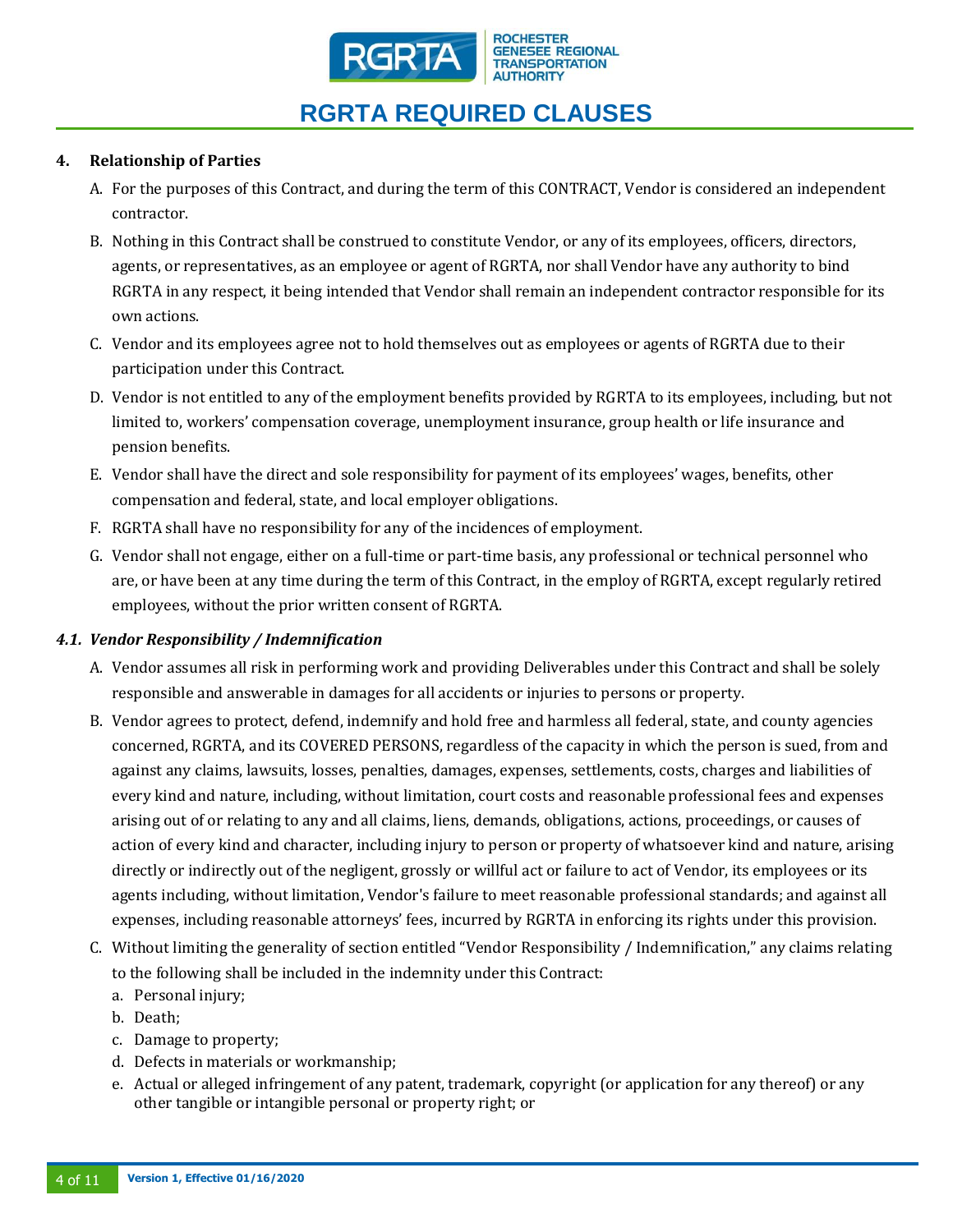

- f. Factual or alleged violation of any applicable statute, ordinance, administrative order, rule, regulation, or decree of any court.
- D. Vendor agrees to investigate, handle, respond to, provide defense for, and defend any such claims at its expense and agrees to bear all other related costs and expenses, even if the claims are groundless, false, or fraudulent.

## *4.2. Indemnification Relating to Infringement*

- A. Vendor will defend, indemnify and hold RGRTA harmless from and against any and all damages, expenses (including reasonable attorneys' fees), claims, judgments, liabilities and costs in any action for infringement of a patent, copyright, trademark, trade secret or other proprietary right provided: a) such claim arises solely out of the Deliverables as supplied by the Vendor, and not out of any modification to the Deliverables made by RGRTA or by someone other than Vendor at the direction of the Authorized User without Vendor's approval; and b) RGRTA gives Vendor prompt written notice of any such action, claim suit or threat of suit alleging infringement.
- B. RGRTA shall give Vendor the opportunity to take over, settle or defend such action, claim or suit at Vendor's sole expense, and to provide assistance in the defense of any such action, claim or suit at the expense of Vendor.
- C. Such indemnity shall only be applicable in the event of claims, judgments, liabilities and/or costs that may be finally assessed against RGRTA in any action for infringement of a patent, or of any copyright, trademark, trade secret or other third party proprietary right except to the extent such claims, judgments, liabilities and/or costs arise solely from the RGRTA's negligent act, failure to act, gross negligence or willful misconduct.
- D. If usage of Deliverables shall be enjoined for any reason or if VENDOR believes that it may be enjoined, Vendor shall have the right, at its own expense and sole discretion to take action in the following order of precedence: (i) to procure for RGRTA the right to continue usage (ii) to modify the Deliverables so that usage becomes noninfringing, and is of at least equal quality and performance; or (iii) to replace such Deliverables or parts thereof, as applicable, with non- infringing Deliverables of at least equal quality and performance. If the above remedies are not available, the parties shall terminate the Contract, in whole or in part as necessary and applicable, provided that RGRTA is given a refund for any amounts paid for the period during which usage was not feasible.
- E. In the event that an action at law or in equity is commenced against RGRTA arising out of a claim that the RGRTA's use of the Deliverables under the Contract infringes any patent, copyright, trademark, trade secret or proprietary right, and VENDOR is of the opinion that the allegations in such action in whole or in part are not covered by the indemnification and defense provisions set forth in the Contract, Vendor shall immediately notify RGRTA in writing and shall specify to what extent Vendor believes it is obligated to defend and indemnify under the terms and conditions of the Contract and to what extent it is not so obligated to defend and indemnify.
- F. Vendor shall in such event protect the interests of RGRTA and/or the Authorized User and seek to secure a continuance to permit RGRTA to appear and defend their interests in cooperation with Vendor, as is appropriate, including any jurisdictional defenses the RGRTA may have. This constitutes the RGRTA's sole and exclusive remedy for patent infringement, or for infringement of any other third party proprietary right.

### **5. Changes to Contract**

A. Any change to this Contract shall be made in writing and signed by both parties. Such changes may be in the form of a change order or any other appropriate document properly executed by both parties.

### *5.1. Assignment/Subcontracting*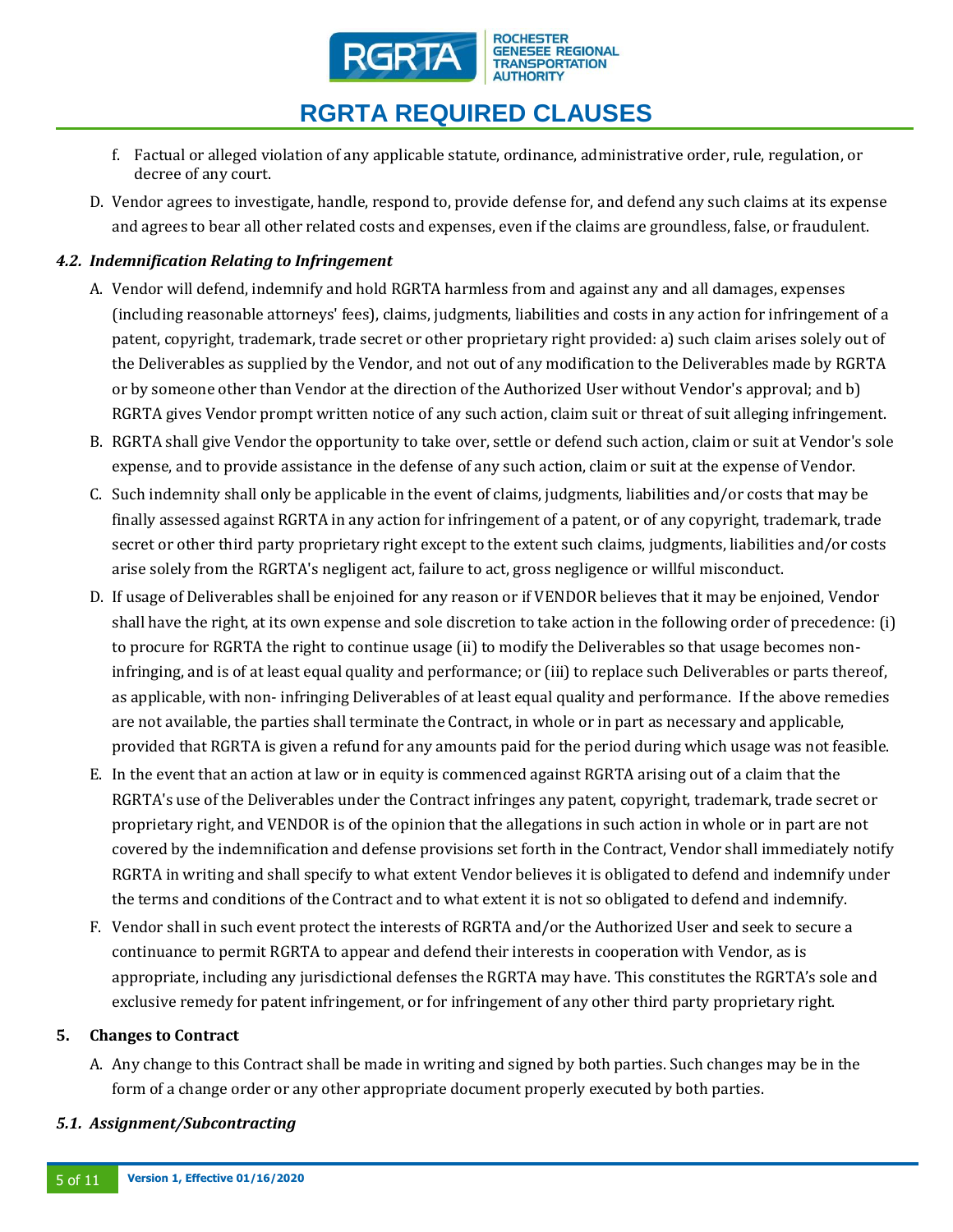

- A. Vendor shall not, in whole or in part, subcontract any part of this CONTRACT, to any person or entity, not included in any Exhibit that is part of this Contract, without the prior written consent of RGRTA, which consent shall not be unreasonably withheld.
- B. Vendor shall not, in whole or in part, assign, transfer, convey, sublet, mortgage, pledge, hypothecate, grant any security interest in, or otherwise dispose of this CONTRACT, or any part of it to any person or entity without the prior written consent of RGRTA, which consent shall not be unreasonably withheld.

## **6. Termination**

- A. RGRTA'S rights and remedies under Contract are in addition to, and not in lieu of, any other rights and remedies available or provided by law.
- B. Vendor agrees that this Contract may be terminated if any work under this Contract is in conflict with the provisions of either:
	- a. Section 74 of the New York State Public Officers' Law, which establishes a Code of Ethics for New York State officers and employees, or
	- b. RGRTA's Code of Ethics available at http://www.myrts.com/About-Us/Policies-and-Procedures.
- C. The parties shall fulfill any obligation incurred prior to the termination date of the Contract under the same terms and conditions. In the event of a partial termination, Vendor shall continue performance of any nonterminated portion of the Contract.
- D. If either party is in possession of any of the other party's property, the parties shall return or dispose of the property as directed by the other party within five (5) business days, which may be extended by mutual written agreement. Such written agreement may include electronic communications that demonstrate concurrence of both parties.
- E. If an event of default occurs as described below, RGRTA may, at its sole discretion, elect to either (a) Terminate for Convenience or (b) Terminate for Default, in whole or in part, following the process described below for each respective action, and also pursue all remedies that it may have under applicable law.

### *6.1. Termination for Convenience*

- A. RGRTA may terminate this Contract, in whole or in part, at any time. A notice of this action shall be delivered following the section entitled "Notice Requirements" in this Exhibit.
- B. Vendor shall be paid its costs, including contract close-out costs, and profit on work performed up to the time of termination, provided that it submits its claim for these items to RGRTA within forty-five (45) days of termination.

## *6.2. Termination for Default*

- A. The following shall be events of default under this Contract:
	- a. Failure by Vendor to perform in a timely and satisfactory manner any of its obligations under this Contract;
	- b. If any representation or warranty made by Vendor, either in its response to RGRTA'S solicitation or in its response to this Contract, proves to have been false or misleading in the opinion of RGRTA in any respect; or
	- c. Failure by Vendor to observe and perform any covenant, condition or agreement on its part to be observed or performed under this Contract, unless RGRTA shall agree in writing to an extension of such time to perform prior to its expiration.
- B. If RGRTA pursues a Termination for Default, the parties agree to the following process: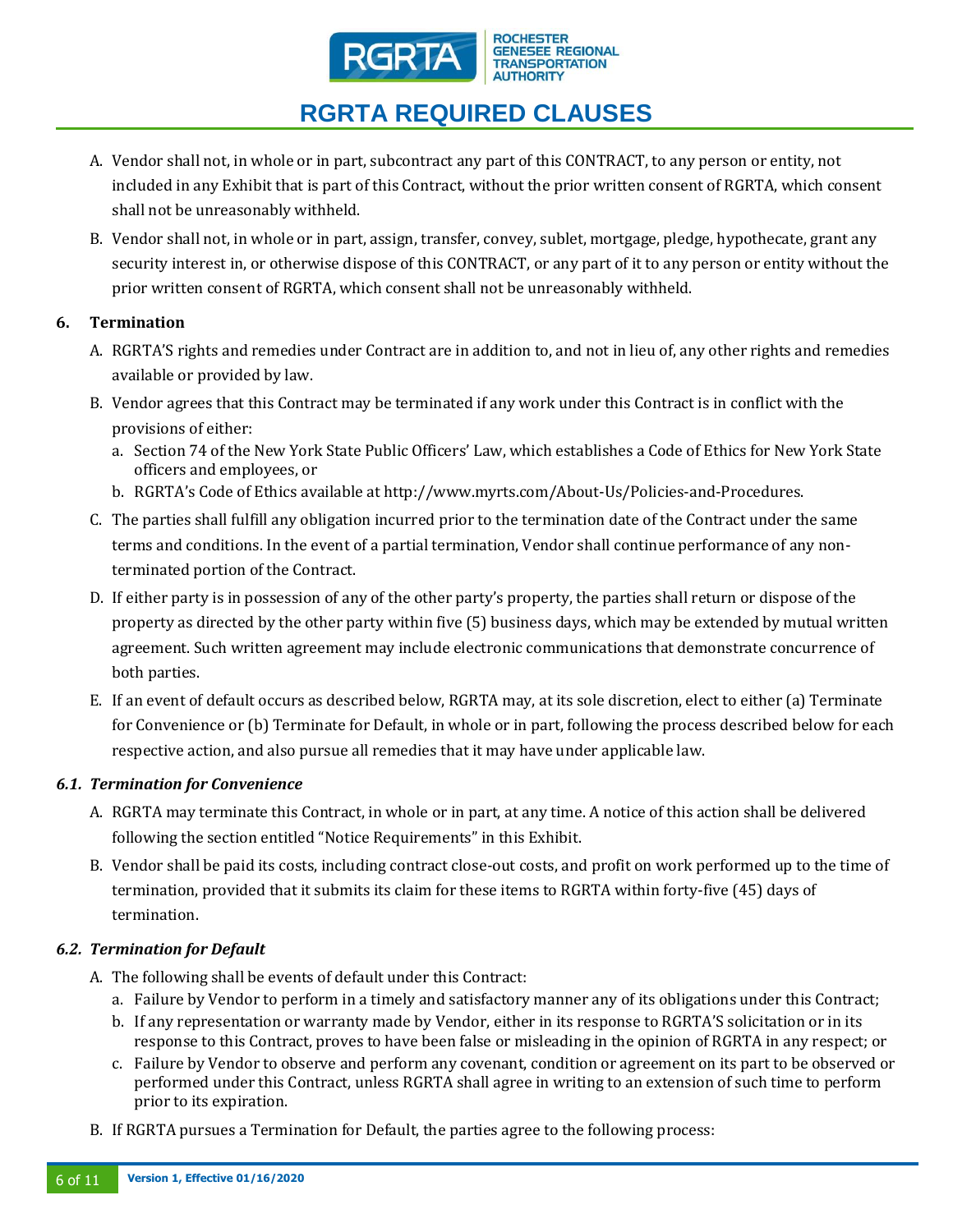

- a. RGRTA provides written notice to Vendor regarding the default along with a direction to cure. The notice shall be delivered following the section entitled "Notice Requirements" in this Exhibit.
- b. Vendor shall be provided five (5) business days to affect cure. The duration of the cure period may be extended by a mutual written agreement in any form that demonstrates concurrence of both parties.
	- i. If, in the opinion of RGRTA, Vendor fails to cure the default(s) in compliance with this section, RGRTA may terminate this Contract without incurring any further obligation to Vendor.
- c. If Vendor terminated following the Termination for Default process above, RGRTA may obtain Deliverables, conforming to the scope of this CONTRACT, elsewhere and charge Vendor with any cost or expense incurred above that stated in the Exhibit entitled "Prices" until RGRTA is able to execute a new Contract for Deliverables or the remaining duration the existing Contract with Vendor whichever comes first.

## **7. Billing, Payment Terms, and Taxes**

## *7.1. Submission of Invoices*

- A. Vendor shall submit a proper and correct written invoice to RGRTA for Deliverables performed.
- B. Unless stated otherwise in the solicitation, each invoice shall be considered proper and correct when it includes
	- at least the following information:
	- a. Purchase Order (PO) number
	- b. Itemized by the Deliverables provided with corresponding Contract prices
	- c. Outstanding balance, if applicable
	- d. Total Due for the Invoice
	- e. If New York State Prevailing Wage laws apply to this Contract as noted in Exhibit entitled "RGRTA SOLICITATION", Vendor shall submit certified payroll with each invoice.
	- f. If subcontractor(s) are utilized, Vendor shall submit copies of received invoices with the submission of RGRTA's invoices.

### *7.2. Payment*

- A. All amounts due and owing shall be paid by RGRTA within thirty (30) days of receipt of properly submitted invoice subject to the RGRTA's acceptance of the Deliverables provided.
- B. RGRTA will not pay any Subcontractor directly. Subcontractor shall submit invoices to Vendor.

### *7.3. Taxes and Fees*

- A. RGRTA is a tax-exempt Public Authority of the State of New York. Therefore any charges to RGRTA shall not include government-imposed taxes, charges, fees and surcharges. Vendor certifies that any relevant taxes, charges, fees, or surcharges from which RGRTA is not exempt are included in all pricing included in the Exhibit entitled "Prices".
- B. Vendor shall be responsible for payment of all applicable taxes incurred by Vendor in relation to the Deliverables.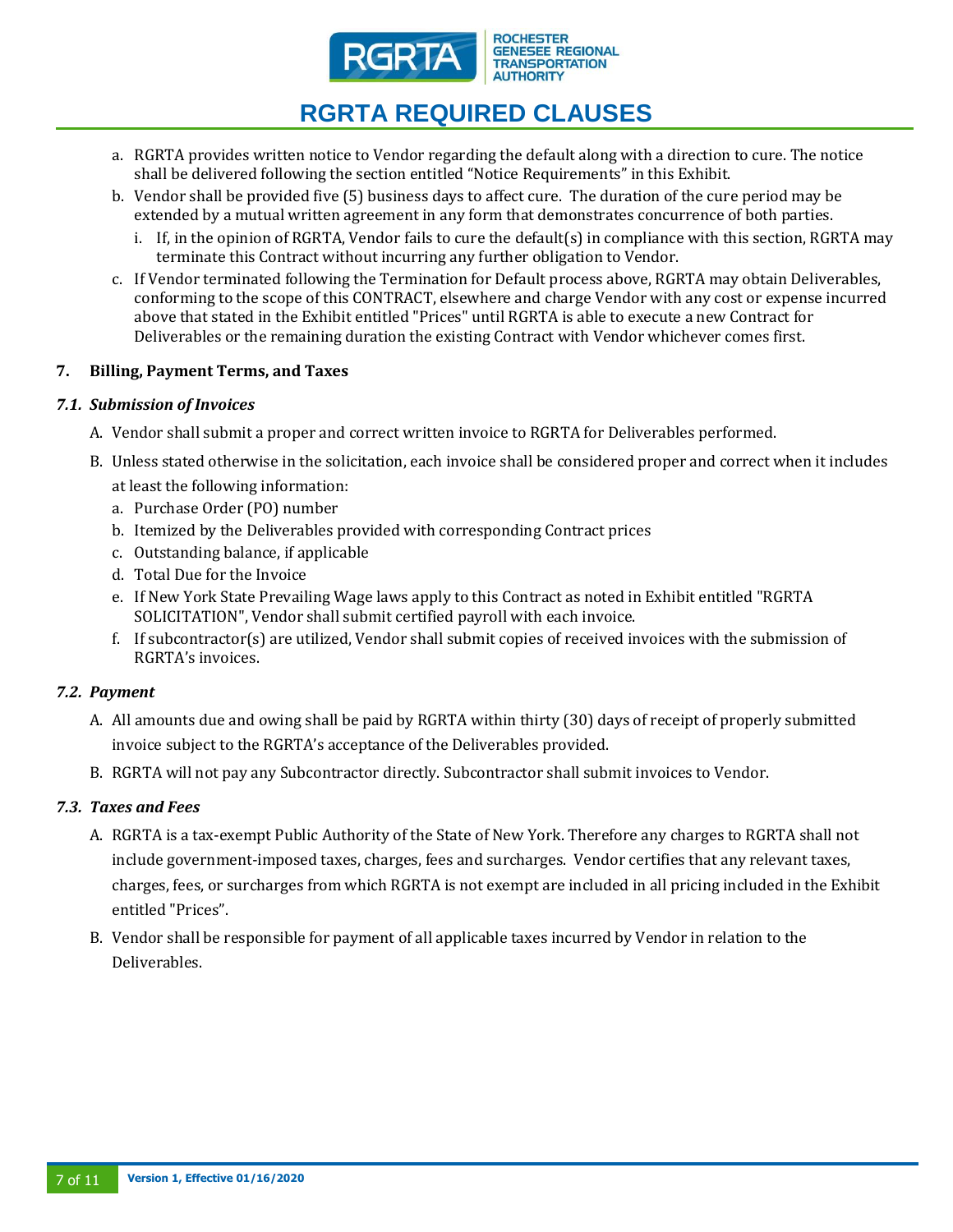

## *7.4. Vendor Acknowledgement and Execution*

- A. This Contract shall be binding upon and inure to the benefit of the parties and their respective successors and assigns.
- B. Each party acknowledges that it has read and understood this Contract, and agrees that it is the complete and exclusive statement of the agreement between the parties, which supersedes and merges all prior proposals, understandings, and all other agreements, oral and written, between the parties relating to the subject matter of this Contract.
- C. Both parties warrant and represent that they have full right, power, and authority to execute this Contract and any written changes thereto.

## **8. Submission, Retention and Disclosure of Documents**

A. RGRTA is a public benefit corporation of the State of New York and, as such, many RGRTA records and documents in RGRTA's possession are subject to disclosure to the public and/or parties resulting from filing Freedom of Information Requests, subpoenas and other legal demands.

## *8.1. Ownership of Documents*

A. Any letters, documents, reports, and other products and data, which are originally conceived, developed and produced during the course of this Contract specifically for the purpose of completing the Deliverables, shall become the property of RGRTA upon receipt of proper compensation by Vendor. Copies of this material may be made for Vendor's records, but shall not be furnished by Vendor to others without written authorization by RGRTA, which RGRTA may withhold at its sole discretion. Such Deliverables shall be deemed works made for hire and all rights in copyright therein shall be retained by RGRTA. RGRTA recognizes that in the course of performing the requested services, Vendor may use standard documentation, manuals, specification paragraphs, drawings and other technical data that Vendor has previously developed.

## *8.2. Retention of Plans and Other Data*

A. Vendor shall maintain all books, documents, papers, accounting, records and other evidence pertaining to costs incurred by Vendor in connection with its provision of Deliverables and make the materials available for inspection by authorized representatives of RGRTA at Vendor's office, at all reasonable times during the term of this Contract and for six (6) years from the date of receipt by Vendor of all final payments. Vendor shall provide copies of the materials to RGRTA upon request, at RGRTA's expense.

## *8.3. Freedom of Information Requests*

- A. Trade Secrets and commercially sensitive information (information which if disclosed would cause substantial injury to the competitive position of VENDOR) can be excepted from disclosure under the New York Freedom of Information Law (FOIL), but only if Vendor identifies in writing the records or parts of records considered to be trade secrets or commercially sensitive information when those records are submitted to RGRTA and a specific justification for the characterization is provided. Blanket classification of items as confidential, as trade secrets or similar characterizations, will not meet the Vendors obligation in this regard.
- B. Disclosure of items related to this Contract shall be permitted consistent with the laws of the State of New York and specifically the Freedom of Information Law (FOIL) contained in Article 6 of the New York State Public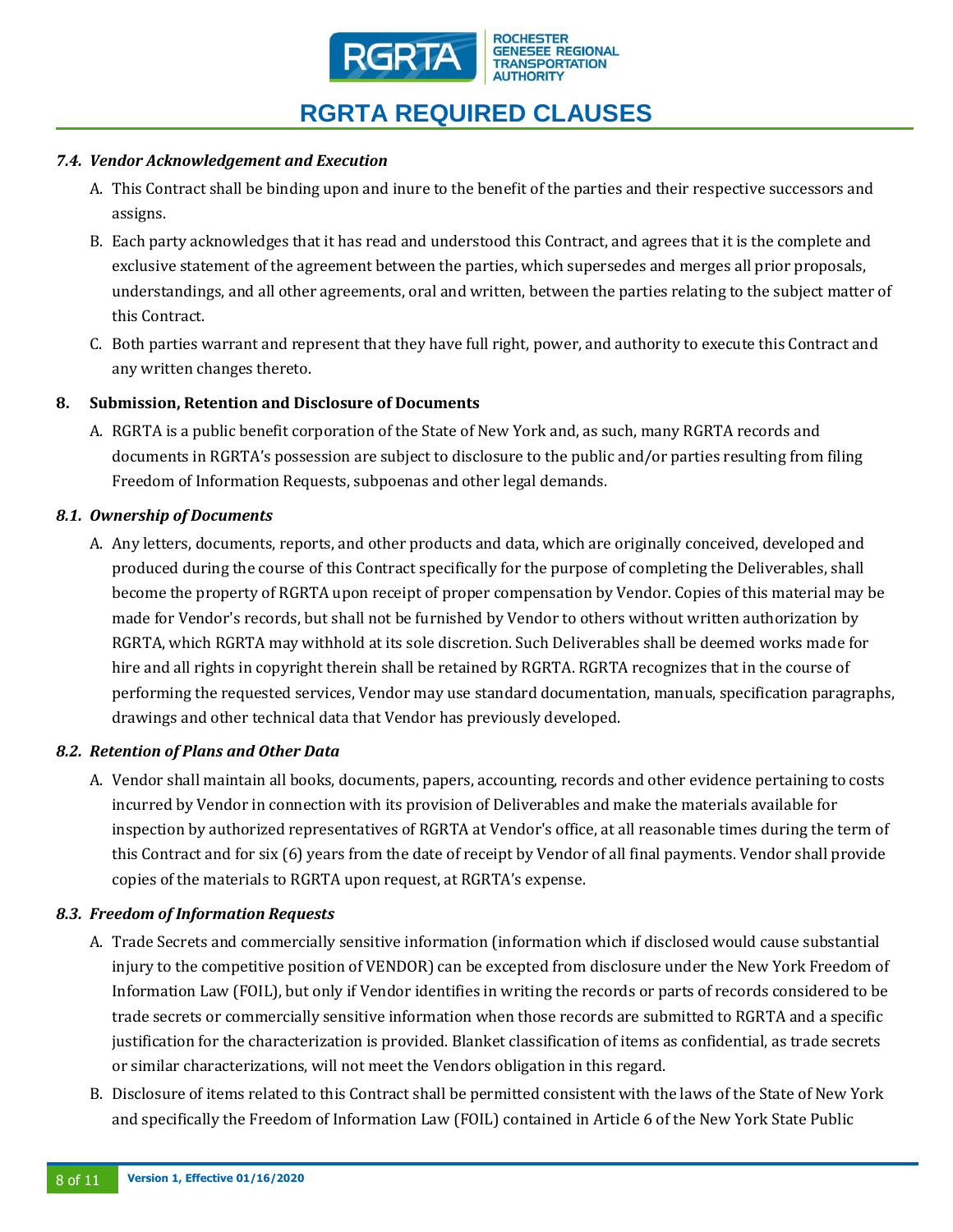

Officers Law. RGRTA shall take reasonable steps to protect from public disclosure any of the records relating to this procurement that are otherwise exempt from disclosure under that statute.

## *8.4. Subpoenas and Legal Demands for Records*

A. The parties shall respond to all properly issued subpoenas and other legal document demands. Upon receipt of a subpoena or legal demand for material relating to this Contract, the receiving party shall notify the other party of said subpoena or legal demand in a time frame and manner fashion sufficient to allow the other party to move against the subpoena or legal demand if they so desire.

### *8.5. Non-Disclosure and Confidentiality*

- A. All information of any kind, whether deemed confidential or not, disclosed by RGRTA to Vendor and all RGRTA information obtained by Vendor and/or to Vendor's employees, agents and/or subcontractors in any manner during Vendor's performance pursuant to this Contract shall be considered RGRTA CONFIDENTIAL INFORMATION.
- B. Vendor will not disclose or divulge any such RGRTA CONFIDENTIAL INFORMATION to anyone except its employees, agents and subcontractors who have a need to know in order to perform their duties in connection with the obligations of Vendor to RGRTA. Any other disclosure of RGRTA CONFIDENTIAL INFORMATION is prohibited without express written permission of RGRTA.
- C. Vendor agrees to hold, and to cause all of Vendor's employees, agents, and subcontractors to hold, all RGRTA CONFIDENTIAL INFORMATION in confidence and to use the same degree of care, but no less than a reasonable degree of care, to prevent any unauthorized disclosure or publication thereof as Vendor uses to protect its own confidential information.

### **9. Miscellaneous Terms**

### *9.1. Annual Review*

A. RGRTA shall reserve the right to review this Contract annually, the circumstances relating to this Contract, and Vendor's performance under this Contract.

### *9.2. Notice Requirements*

- A. Notices given under this Contract shall be in writing to the individual identified in the Base Contract to receive notices on behalf of Vendor/RGRTA and sent by First Class US Mail, certified US Mail, personal delivery, or courier.
	- a. Notices sent by US Mail, First Class or certified, shall be deemed given when deposited in a post office or official depository under the exclusive care and custody of the United States Post Office.
	- b. Notice sent by personal delivery or courier shall be deemed given when actually delivered to the address provided in the Base Contract.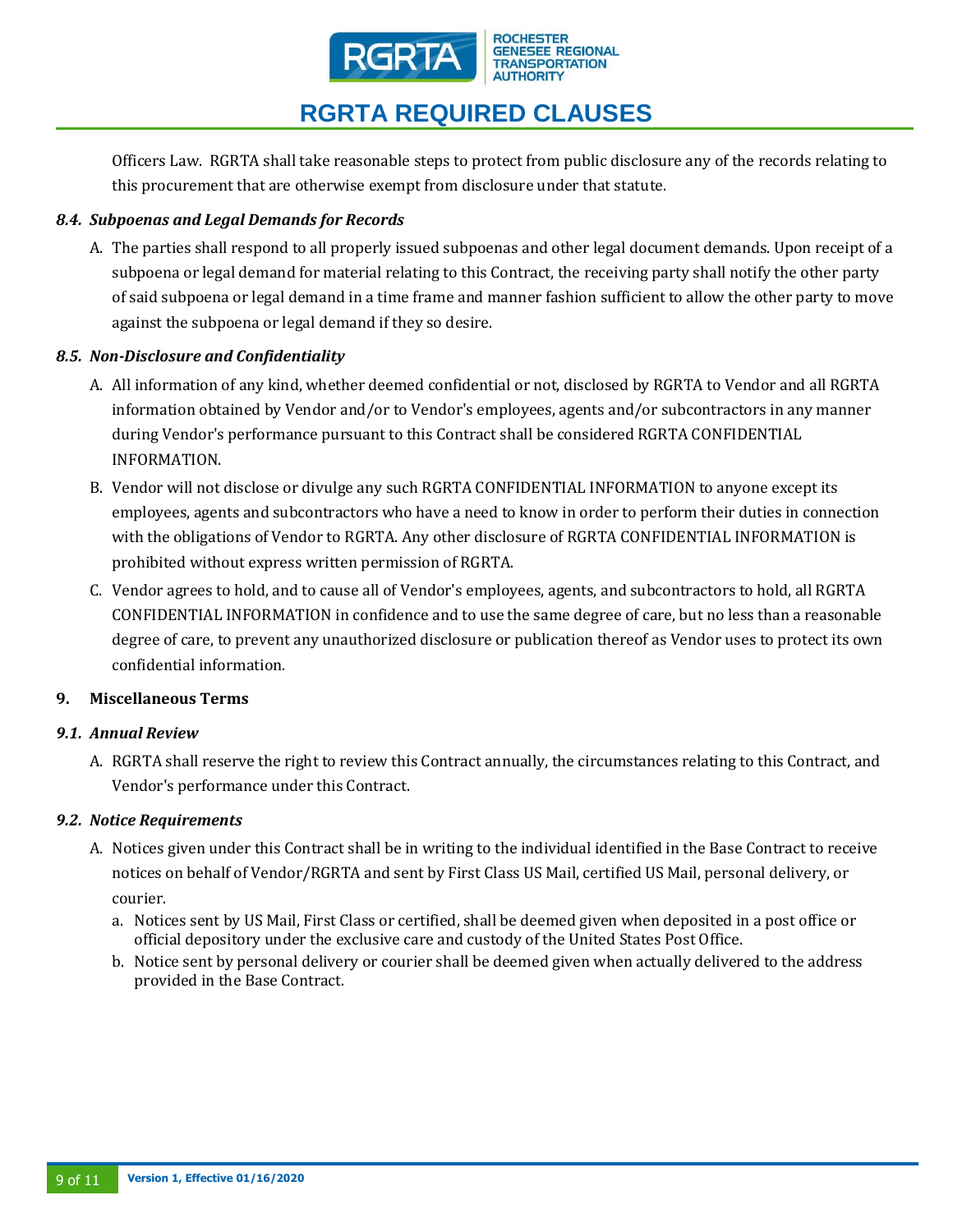

## *9.3. Executory Nature of Contract*

A. This Contract shall be deemed executory only to the extent of the funding available and RGRTA shall not incur any liability beyond the funds annually budgeted. RGRTA may make reductions in this Contract for losses/reductions in its sources of revenue. If this occurs, Vendor's obligations regarding the Deliverables provided under this Contract may be reduced correspondingly.

### *9.4. Contract Publicity/Use of RGRTA as a Reference*

- A. Any Vendor press or media releases, advertisements, or promotional literature, regardless of the medium, referring to an awarded Contract or the use of RGRTA's logo must be reviewed and approved by RGRTA prior to issuance.
- B. If, as part of an effort to obtain work, Vendor identifies or uses RGRTA as a reference any time after the date this contract becomes effective Vendor is permitted to use RGRTA's logo.
	- a. In the event RGRTA provides an evaluation or opinion of Vendor as a result of being identified or used as a reference, Vendor waives any claim it may have against RGRTA resulting from RGRTA's provision of the evaluation or opinion.

## *9.5. Waiver of Breach and Exercise of Rights*

A. No failure on the part of either party to exercise any rights, no course of dealing with respect to any right, and no waiver of any breach under this Contract shall operate as a waiver of such right, nor shall any single or partial exercise of any right preclude the exercise of any other right. The remedies in this Agreement are cumulative and are not exclusive of any other remedies provided by law.

### *9.6. Force Majeure*

- A. A Force Majeure occurrence is an event or effect that cannot be reasonably anticipated or controlled and is not due to the negligence or willful misconduct of the affected party. Force Majeure includes, but is not limited to, acts of God, acts of war, acts of public enemies, terrorism, strikes, fires, explosions, actions of the elements, floods, or other similar causes beyond the control of the Vendor or RGRTA in the performance of the Contract where non-performance, by exercise of reasonable diligence, cannot be prevented.
- B. The affected party shall provide the other party with written notice of any Force Majeure occurrence as soon as the delay is known and provide the other party with a written contingency plan to address the Force Majeure occurrence, including, but not limited to, specificity on quantities of materials, tooling, people, and other resources that will need to be redirected to another facility and the process of redirecting them. Furthermore, the affected party shall use its commercially reasonable efforts to resume proper performance within an appropriate period of time. Notwithstanding the foregoing, if the Force Majeure condition continues beyond thirty (30) calendar days, the Parties shall jointly decide on an appropriate course of action that will permit fulfillment of the Parties' objectives hereunder.
- C. The Vendor agrees that in the event of a delay or failure of performance by the Vendor, under the Contract due to a Force Majeure occurrence:
	- a. RGRTA may purchase from other sources (without recourse to and by the VENDOR for the costs and expenses thereof) to replace all or part of the Products which are the subject of the delay, which purchases may be deducted from the Contract quantities without penalty or liability to RGRTA. The Vendor will provide